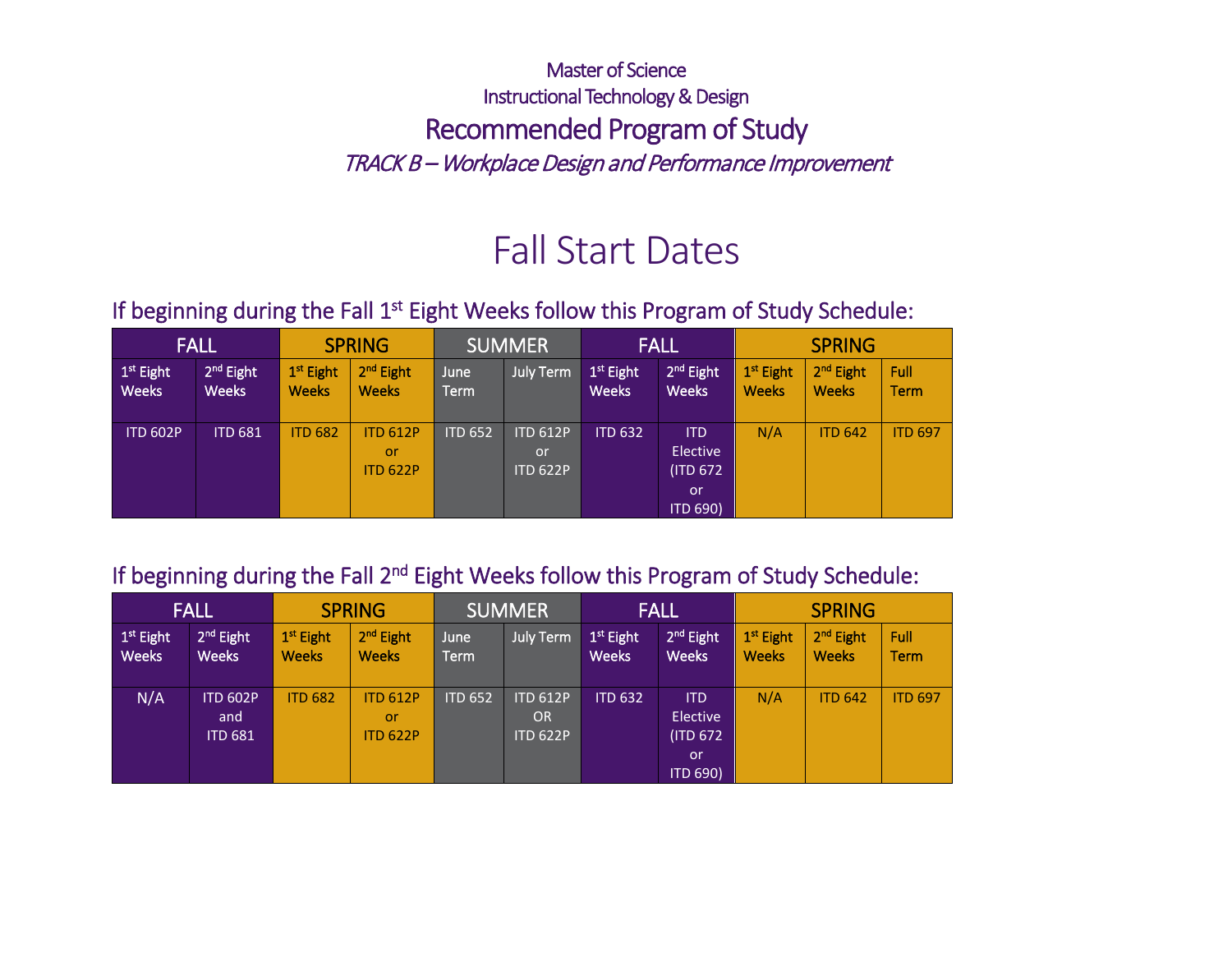## Master of Science Instructional Technology & Design Recommended Program of Study TRACK B – Workplace Design and Performance Improvement

# Spring Start Dates

### If beginning during the Spring 1<sup>st</sup> Eight Weeks follow this Program of Study Schedule:

| <b>SPRING</b>                         |                                                 | <b>SUMMER</b>     |                                          | <b>FALL</b>                              |                                       | <b>SPRING</b>                         |                                       | <b>SUMMER</b> |                                     |                     |
|---------------------------------------|-------------------------------------------------|-------------------|------------------------------------------|------------------------------------------|---------------------------------------|---------------------------------------|---------------------------------------|---------------|-------------------------------------|---------------------|
| 1 <sup>st</sup> Eight<br><b>Weeks</b> | 2 <sup>nd</sup> Eight<br><b>Weeks</b>           | June<br>Term      | <b>July Term</b>                         | 1 <sup>st</sup><br>Eight<br><b>Weeks</b> | 2 <sup>nd</sup> Eight<br><b>Weeks</b> | 1 <sup>st</sup> Eight<br><b>Weeks</b> | 2 <sup>nd</sup> Eight<br><b>Weeks</b> | June<br>Term  | <b>July Term</b>                    | Full<br><b>Term</b> |
| <b>ITD 602P</b>                       | <b>ITD 612P</b><br><b>or</b><br><b>ITD 622P</b> | <b>ITD</b><br>652 | <b>ITD 612P</b><br>or<br><b>ITD 622P</b> | <b>ITD</b><br>632                        | <b>ITD 681</b>                        | <b>ITD 682</b>                        | <b>ITD 642</b>                        | N/A           | <b>ITD</b><br>Elective<br>(ITD 691) | <b>ITD 697</b>      |

#### If beginning during the Spring 1<sup>st</sup> Eight Weeks follow this Program of Study Schedule:

|                                       | <b>SPRING</b>                                                      | <b>SUMMER</b>  |                                                |                             | FALL                                  |                                       | <b>SPRING</b>                         | <b>SUMMER</b> |                                     |                     |
|---------------------------------------|--------------------------------------------------------------------|----------------|------------------------------------------------|-----------------------------|---------------------------------------|---------------------------------------|---------------------------------------|---------------|-------------------------------------|---------------------|
| 1 <sup>st</sup> Eight<br><b>Weeks</b> | 2 <sup>nd</sup> Eight<br><b>Weeks</b>                              | June<br>Term   | July<br><b>Term</b>                            | $1st$ Eight<br><b>Weeks</b> | 2 <sup>nd</sup> Eight<br><b>Weeks</b> | 1 <sup>st</sup> Eight<br><b>Weeks</b> | 2 <sup>nd</sup> Eight<br><b>Weeks</b> | June<br>Term  | July Term                           | Full<br><b>Term</b> |
| N/A                                   | <b>ITD 602P</b><br>and<br><b>ITD 612P</b><br>or<br><b>ITD 622P</b> | <b>ITD 652</b> | <b>ITD</b><br>612P<br>or<br><b>ITD</b><br>622P | <b>ITD 632</b>              | <b>ITD 681</b>                        | <b>ITD 682</b>                        | <b>ITD 642</b>                        | N/A           | <b>ITE</b><br>Elective<br>(ITD 691) | <b>ITD 697</b>      |